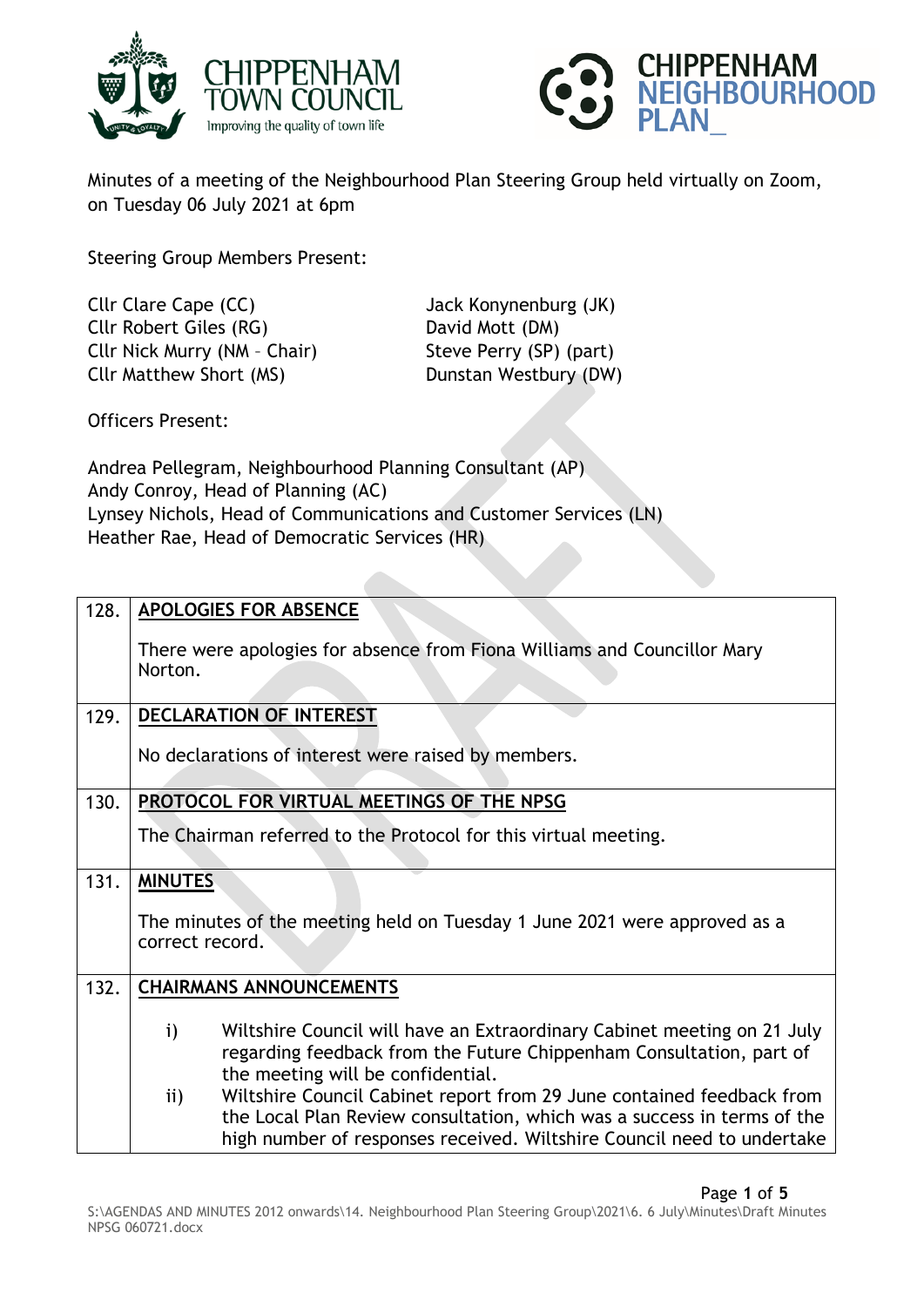|      | further evidence in several areas, but did not say how it would affect<br>the overall timetable.                                                                                                                                                                                                                                                                                                                                                                                   |
|------|------------------------------------------------------------------------------------------------------------------------------------------------------------------------------------------------------------------------------------------------------------------------------------------------------------------------------------------------------------------------------------------------------------------------------------------------------------------------------------|
| 133. | <b>WALPA UPDATE</b>                                                                                                                                                                                                                                                                                                                                                                                                                                                                |
|      | The Head of Planning had received an email from WALPA who are organising a<br>meeting with the CPRE on 14 July at 7pm if any members want to attend.                                                                                                                                                                                                                                                                                                                               |
|      | It was noted there is a new Wiltshire Council Cabinet Member for Development<br>Management, Strategic Planning and Climate Change, Cllr Nick Botterill, and<br>members from WALPA have already had a meeting with him. Cllr Botterill is also<br>on the Chippenham Area Board.                                                                                                                                                                                                     |
| 134. | <b>REVISIONS TO DRAFT PLAN</b>                                                                                                                                                                                                                                                                                                                                                                                                                                                     |
|      | AC confirmed the following main changes to the Plan include:<br>References to Town Council Ecological Emergency declaration<br>Minor modifications to Sustainability & Climate Change Intro and Net Zero<br>$\bullet$<br>Carbon policy and supporting text<br>References to Building for Life added to Housing Design policy and<br>supporting text                                                                                                                                |
|      | SP joined the meeting                                                                                                                                                                                                                                                                                                                                                                                                                                                              |
|      | Relocation of Fig 8.2 - Constraints and Opportunities Map to Bath Rd Car<br>Park/Bridge Centre Site Topic Paper<br>Photos and supporting text added to Provision and Enhancement of Cycle<br>Paths                                                                                                                                                                                                                                                                                 |
|      | • Photos added for Circular Economy and Net Zero Carbon policies                                                                                                                                                                                                                                                                                                                                                                                                                   |
|      | AC asked whether E-Scooters should be referred to in the Plan as sustainable<br>transport. Members discussed the rapidly changing rules regarding E-Scooters and<br>NM suggested they could be included with reference to the Government website<br>advice on this topic. DW noted they could be included where bus stops providing<br>additional services had been referred to. Transport hubs could have parking for<br>them too as places to leave E-Scooters can be difficult. |
|      | NM questioned the tree planting guide and whether it was completely integrated<br>with the Town Council's Tree Policy. AC noted it was written before the Council's<br>Tree Policy and it is mainly about new tree planting, but the Town Council's<br>Arboricultural Officer had reviewed it and agreed with it.                                                                                                                                                                  |
|      | Action - AC to amend Draft Plan accordingly and bring back to the next NPSG<br>meeting.                                                                                                                                                                                                                                                                                                                                                                                            |
| 135. | OUTSTANDING ITEMS FOR NEIGHBOURHOOD PLAN DOCUMENTS                                                                                                                                                                                                                                                                                                                                                                                                                                 |
|      | The Head of Planning went through the outstanding items which need to be<br>resolved in order to progress the Neighbourhood Plan documents, as set out in<br>the Outstanding Items for Neighbourhood Plan Documents Report.                                                                                                                                                                                                                                                        |
|      | JK updated that TC5 - Buildings of Local Merit descriptions are in progress and<br>won't take long to complete using the Historic England template.                                                                                                                                                                                                                                                                                                                                |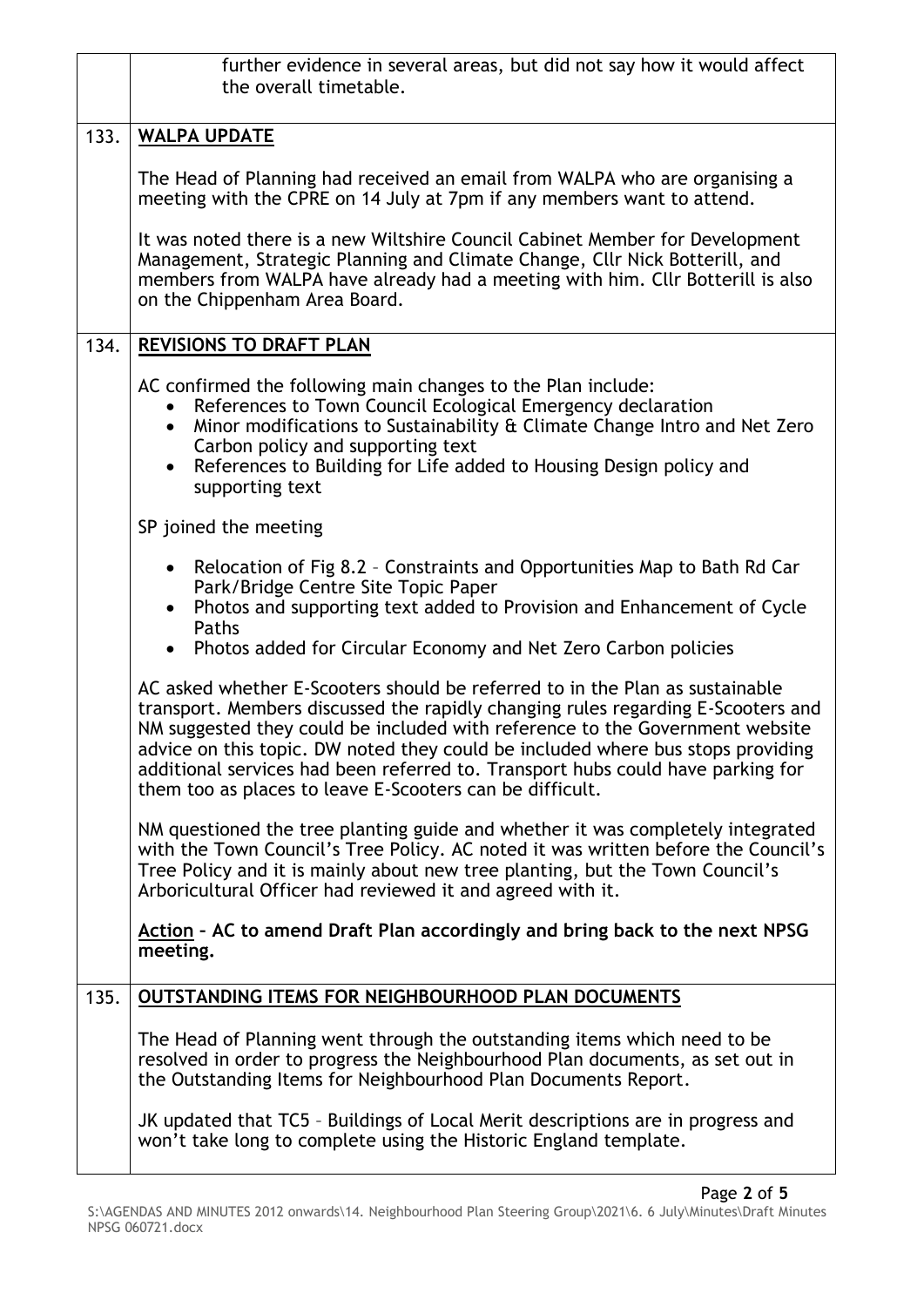|      | AC updated on photos required, and requested any photos of bungalows, EV<br>Charging Infrastructure, Frontage of Emery Gate to River and Business Incubator<br>Units be sent to him, or if not AC will take photos.                                                                                                                                                                                                                                                                                                                                                                                                                                                                                                                                                                                                                                                                                                                                                                                                                                                                                                                                                                                                                                                |
|------|--------------------------------------------------------------------------------------------------------------------------------------------------------------------------------------------------------------------------------------------------------------------------------------------------------------------------------------------------------------------------------------------------------------------------------------------------------------------------------------------------------------------------------------------------------------------------------------------------------------------------------------------------------------------------------------------------------------------------------------------------------------------------------------------------------------------------------------------------------------------------------------------------------------------------------------------------------------------------------------------------------------------------------------------------------------------------------------------------------------------------------------------------------------------------------------------------------------------------------------------------------------------|
|      | AP explained Plan monitoring and review process and all discussed the use and<br>purpose of monitoring and the requirement for this. DM raised the importance of<br>knowing whether policies are being taken regard of or not, and suggested as part<br>of the process the group should define how the Neighbourhood Plan is going to be<br>reviewed or monitored when the Plan is released. RG recognised the concern of<br>time and effort required to review and queried selective monitoring, or a narrow<br>range of topics which are important to monitor. NM asked AC to investigate what<br>other Neighbourhood Plans do to review and monitor. AC and AP suggested that<br>they did not consider a monitoring and review section of the Neighbourhood Plan<br>was necessary at Regulation 14 stage. KPIs could be written and measured against<br>by the Town Council. AC will see what Wiltshire Council say to Regulation 14 and<br>investigate what other Neighbourhood Plans do. CC suggested that each Topic<br>Group lead could come up with one KPI to tell if the plan is achieving its goals,<br>and it was noted this could be part of the discussion when AC comes back to the<br>SG with feedback from researching other neighbourhood plans. |
|      | JK to start writing a paragraph(s) for the Design Guide - Existing Housing Design in<br>Chippenham, and can draft it before the next meeting. JK updating photos in<br>Conservation Area Character Appraisal and noted some can be completed at next<br>meeting.                                                                                                                                                                                                                                                                                                                                                                                                                                                                                                                                                                                                                                                                                                                                                                                                                                                                                                                                                                                                   |
|      | AC showed examples of Character Area Maps but noted they were unable to meet<br>with the Wiltshire Council Conservation Officer. The 2004 maps are out of date<br>and there will be a cost to redrawing the mapping layers to show all of the<br>previous information. However, AC and JK considered that simple character area<br>boundaries, notable buildings, listed buildings etc. would be sufficient for the<br>new maps. The maps should be consistent in terms of showing similar information<br>and some text covers information such as viewpoints that might not need to be<br>included again on the map. All discussed the maps, and agreed to the maps<br>showing the boundary areas, listed buildings and anything else easy to plot.                                                                                                                                                                                                                                                                                                                                                                                                                                                                                                               |
|      | <b>Actions:</b><br>AC to research monitoring and evidence carried out for other neighbourhood<br>plans and report back at the next SG meeting.<br>AC to action creation of maps showing the boundary area, listed buildings and<br>anything else easy to plot.<br>JK to continue work on listed building descriptions, Design Guide text and<br>photos for Conservation Area Appraisal.                                                                                                                                                                                                                                                                                                                                                                                                                                                                                                                                                                                                                                                                                                                                                                                                                                                                            |
| 136. | <b>REGULATION 14 PUBLIC QUESTIONNAIRE</b>                                                                                                                                                                                                                                                                                                                                                                                                                                                                                                                                                                                                                                                                                                                                                                                                                                                                                                                                                                                                                                                                                                                                                                                                                          |
|      | Members discussed the wording for the questions and text to be used as set out in<br>the Regulation 14 Public Questionnaire Text & Questions report. DM made the<br>following suggestions, which were discussed by the group:                                                                                                                                                                                                                                                                                                                                                                                                                                                                                                                                                                                                                                                                                                                                                                                                                                                                                                                                                                                                                                      |
|      | • Overall tone of intro and sections is formal and not friendly, is that what<br>the NPSG want? It will take some work to change this tone.<br>Q1 - was unclear on details being kept private, AC to change to a simpler<br>'yes/no' question about consent to be contacted re the Neighbourhood<br>Plan.                                                                                                                                                                                                                                                                                                                                                                                                                                                                                                                                                                                                                                                                                                                                                                                                                                                                                                                                                          |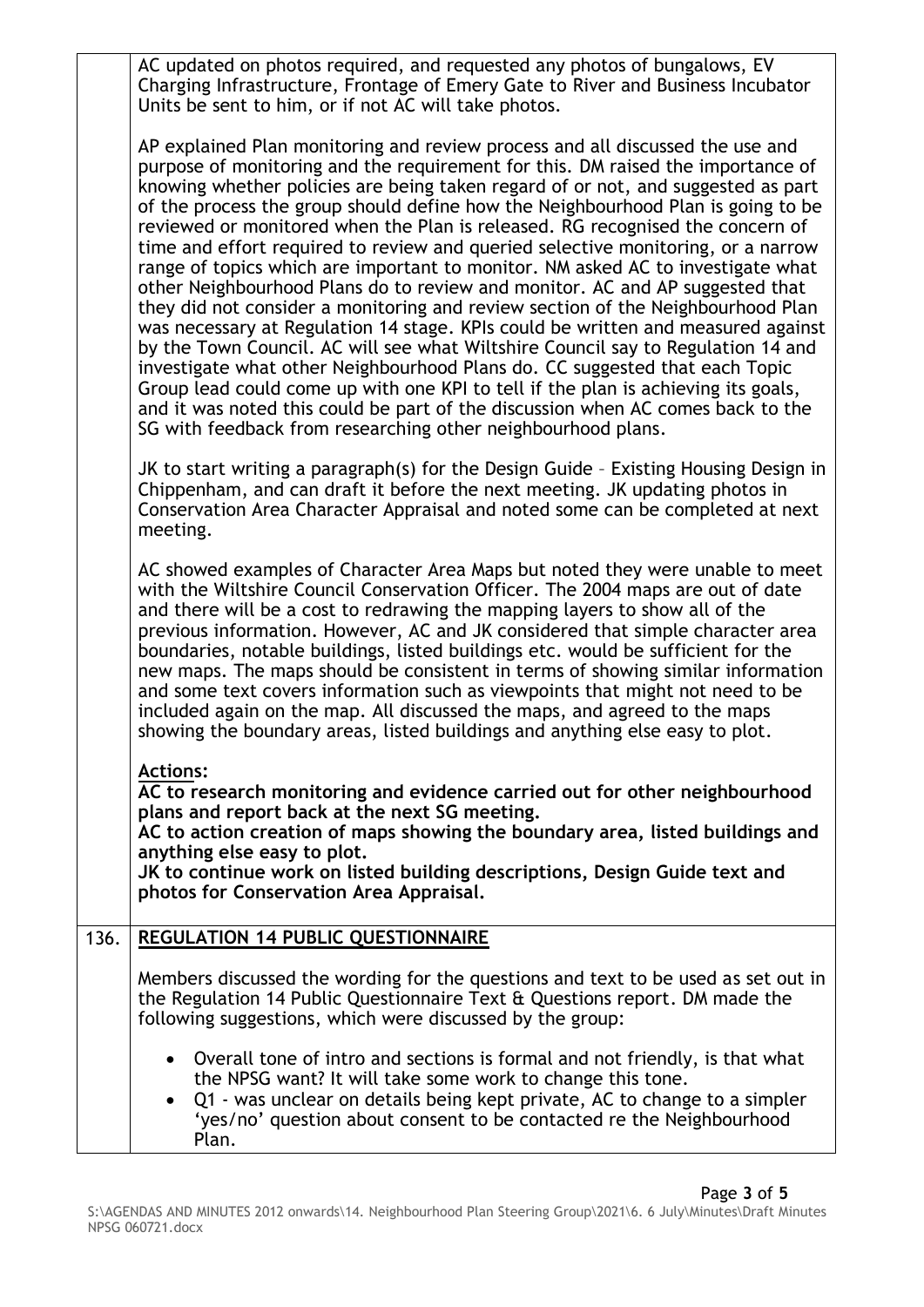|      | Do we have to give contact details to Wiltshire Council? AP suggested not<br>$\bullet$<br>unless they are asked for.<br>Check all links are working before document is sent out.<br>$\bullet$<br>Instead of using the word 'parish', use the word 'Chippenham' and<br>$\bullet$<br>'Landowner specifically in Chippenham'.<br>Add pages 'in the Plan' to make clear what is being referred to, AP<br>suggested hyperlinks to the relevant point in the Plan.<br>• Q9 - avoid using the same word twice or ensure clarity - could remove<br>Green Belt Policy and replace with 'has the same protection as Green Belt<br>land'.<br>• Q13 - does the person filling this out know what a green or blue<br>infrastructure corridor is? AC will consider how to alter this technical term.<br>Q18 - improve wording 'public realm', 'Look and feel' or 'public space'<br>could be used instead.<br>• Q24 - 'Quantum' of charging points should change to 'quantity'.<br>• Q21 - design of shop fronts and advertisements<br>'must' vs 'should' was discussed, 'should' is more appropriate, and should<br>match the policy.<br>Action - AC to bring back revised questionnaire to the next NPSG meeting |
|------|-----------------------------------------------------------------------------------------------------------------------------------------------------------------------------------------------------------------------------------------------------------------------------------------------------------------------------------------------------------------------------------------------------------------------------------------------------------------------------------------------------------------------------------------------------------------------------------------------------------------------------------------------------------------------------------------------------------------------------------------------------------------------------------------------------------------------------------------------------------------------------------------------------------------------------------------------------------------------------------------------------------------------------------------------------------------------------------------------------------------------------------------------------------------------------------------------------|
|      | addressing the above points.                                                                                                                                                                                                                                                                                                                                                                                                                                                                                                                                                                                                                                                                                                                                                                                                                                                                                                                                                                                                                                                                                                                                                                        |
| 137. | <b>OUTSTANDING ITEMS FOR REGULATION 14 CONSULTATION</b>                                                                                                                                                                                                                                                                                                                                                                                                                                                                                                                                                                                                                                                                                                                                                                                                                                                                                                                                                                                                                                                                                                                                             |
|      | Members discussed the outstanding items which need to be resolved in order to<br>progress to Regulation 14 public consultation, as set out in the Outstanding Items<br>for Regulation 14 Public Consultation Report. Poster/Flyer was noted as being<br>completed.                                                                                                                                                                                                                                                                                                                                                                                                                                                                                                                                                                                                                                                                                                                                                                                                                                                                                                                                  |
|      | The Head of Communications and Customer Services updated on quotes received<br>for the proposed public video for Regulation 14 consultation. It was noted that<br>the range of quotes was from £3000 to £5,500 and there was an outstanding<br>quote expected from a local group. The budget and scope of the video required<br>was discussed, several shorter videos could be produced and a smaller budget of<br>£2000 was preferable due to public perception and value for money but still<br>covering all the topics. The purpose discussed was to show why the<br>Neighbourhood Plan matters, raise interest so people want to contribute to the<br>Regulation 14 consultation.                                                                                                                                                                                                                                                                                                                                                                                                                                                                                                               |
|      | Members agreed for AC and LN to contact companies with new brief, and budget<br>of £2000. SG members to let AC and LN know if they are interested in appearing<br>on camera. It was agreed that if the video can't be done in the way the group<br>want, a video would be preferable when referendum takes place.                                                                                                                                                                                                                                                                                                                                                                                                                                                                                                                                                                                                                                                                                                                                                                                                                                                                                   |
|      | Action - AC and LN to investigate what can be achieved with a budget of<br>£2000. SG Members to send expressions of interest to AC and LN for taking<br>part in the video.                                                                                                                                                                                                                                                                                                                                                                                                                                                                                                                                                                                                                                                                                                                                                                                                                                                                                                                                                                                                                          |
| 138. | <b>ITEMS FOR NEXT MEETING</b>                                                                                                                                                                                                                                                                                                                                                                                                                                                                                                                                                                                                                                                                                                                                                                                                                                                                                                                                                                                                                                                                                                                                                                       |
|      | Report back on Outstanding Items for Neighbourhood Plan documents<br>Report back on Outstanding Items for Reg. 14 Consultation<br>$\bullet$<br>Report back on monitoring and evidence of other neighbourhood plans<br>٠<br>Revised Regulation 14 questionnaire                                                                                                                                                                                                                                                                                                                                                                                                                                                                                                                                                                                                                                                                                                                                                                                                                                                                                                                                      |